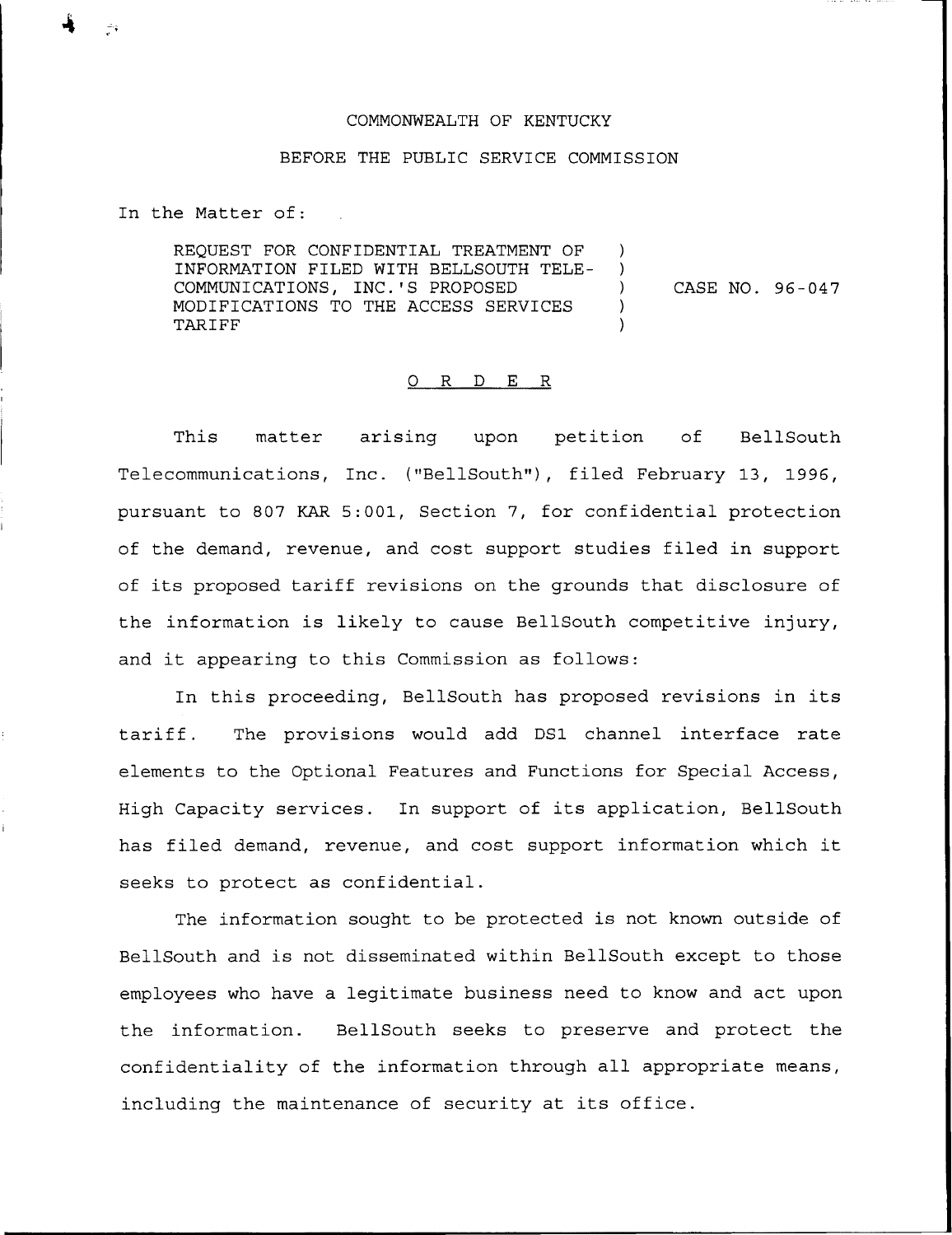KRS 61.872(1) requires information filed with the Commission to be available for public inspection unless specifically exempted by statute. Exemptions from this requirement are provided in KRS 61.878(1). That subsection of the statute exempts several categories of information. One category exempted in paragraph (c) 1 of that subsection is commercial information confidentially disclosed to the Commission which if made public would permit an unfair commercial advantage to competitors of the party from whom the information was obtained. To qualify for the exemption, the party claiming confidentiality must demonstrate actual competition and <sup>a</sup> likelihood of substantial competitive injury if the information is disclosed. Competitive injury occurs when disclosure of the information gives competitors an unfair business advantage.

The proposed tariff revisions add DS1 channel interface rate elements to the Optional Features and Functions for Special Access, High Capacity services. The addition of these rate elements to the tariff allows the interconnection of DS1 service to higher order DS3 services without existing Individual Case Basis arrangements. BellSouth's competitors for High Capacity services are alternate access providers such as ACSI, MFS, and IntelCom Group. Disclosure of the information would enable BellSouth's competitors to determine BellSouth's cost and contribution from the service which they could use to market their competing services to the detriment of BellSouth. Therefore, disclosure of the information is likely to cause BellSouth competitive injury and the information should be protected as confidential.

 $-2-$